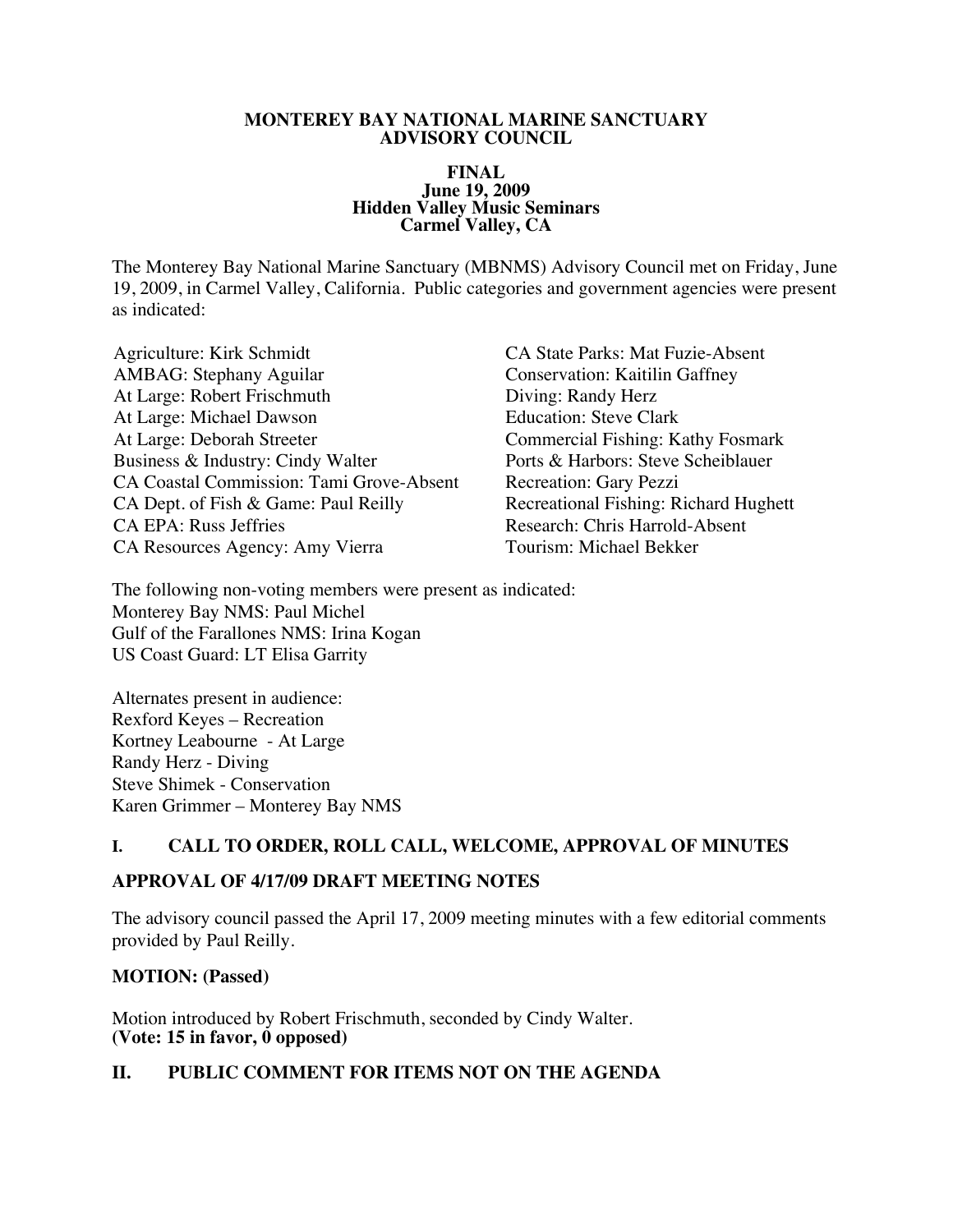The following members of the public provided comments to the advisory council: Jackie Dragon, John Doughty. Advisory Council member Steve Scheiblauer also provided a comment,

# **III. OCEAN ACIDIFACTION: PRESENTATION ON CINMS REPORT**

Kaitilin Gaffney, Conservation primary, introduced Shiva Polefka, a member of the Channel Islands NMS (CINMS) CWG, and the recommendations to the MBNMS advisory council from the MBNMS Conservation Working Group on the CINMS CWG report to the CINMS advisory council on ocean acidification. Shiva provided the presentation to the MBNMS advisory council. Mr. Polefka's powerpoint presentation may be viewed at http://montereybay.noaa.gov/sac/2009061909/agenda.html.

Of the recommendations proposed by the MBNMS CWG, the MBNMS Advisory Council made the following changes:

-Change the word "adopt" in the first recommendation to "support". -The MBNMS Advisory Council is not adopting the entire report from the CINMS CWG.

Motion: (Passed) Motion introduced by Kaitilin Gaffney, seconded by Robert Frischmuth. **(Vote: 16 in favor, 0 opposed, 0 abstentions)**

### **IV. ASSEBMLYMEMBER MONNING REQUEST FOR INPUT ON PROPOSED OIL PLATFORMS IN CINMS**

Paul Michel, MBNMS Superintendent, provided background information on the letter from Assemblymember Monning and the issue of oil platforms in CINMS.

After some discussion the advisory council voted to have Paul Michel write a letter to Assemblymember Monning reminding him of the primary goal of the sanctuary is to keep out oil and gas drilling and to also let him know the advisory council needs more information to make an informed decision on the issue.

**Motion: (Passed)** Motion introduced by Kirk Schmidt, seconded by Richard Hughett. **(Vote: 16 in favor, 0 opposed, 0 abstentions)**

# **V. MANAGEMENT PLAN PRIORITIZATION**

Karen Grimmer, Deputy Superintendent, provided a presentation on the recent and upcoming steps MBNMS staff is taking to prioritize the action plans within the MBNMS Management Plan. Mrs. Grimmer's powerpoint presentation may be viewed at http://montereybay.noaa.gov/sac/2009/061909/agenda.html

# **VI. SAC SUMMIT DEBRIEF**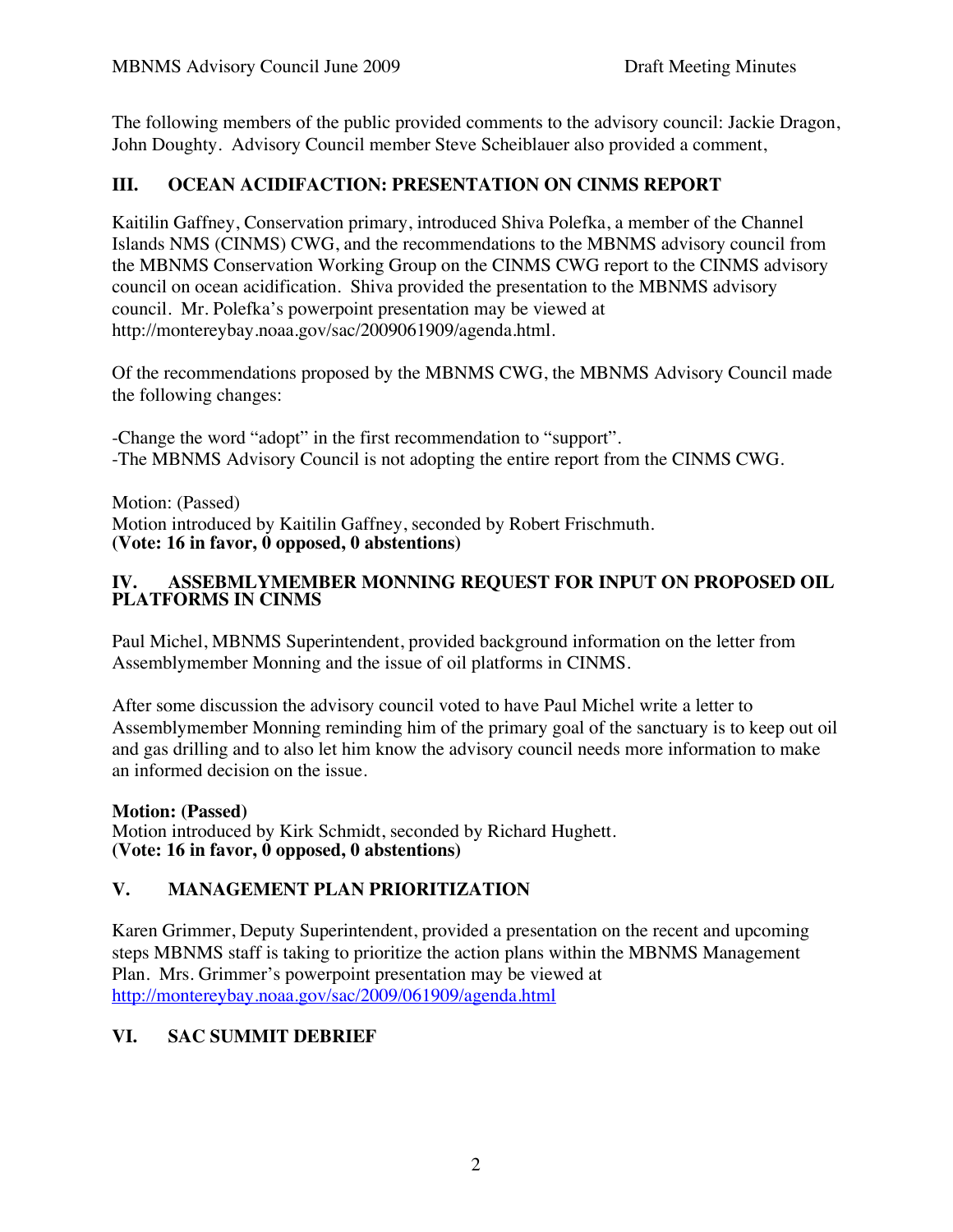Kirk Schmidt asked the advisory council to please read the information emailed to them by Chris Harrold, Chair, regarding the SAC Summit in Alpena, MI, since Mr. Harrold was unable to attend the meeting and speak to the item himself.

## **VII. THANK YOU OCEAN CAMPAIGN**

Amy Vierra, CA Resources Agency, provided an update on the status of the Thank You Ocean campaign. Mrs. Vierra's powerpoint presentation may be viewed at http://montereybay.noaa.gov/sac/2009/061909/agenda.html.

## **VIII. LUNCH**

### **IX. UPDATE: ENFORCEMENT WORKING GROUP**

Dayna Matthews, NOAA Office for Law Enforcement, provided an update on the Enforcement Working Group.

## **X. MBNMS MARINE PROTECTED AREA (MPA) PROCESS**

Paul Michel introduced the MPA item by stating that he appreciated the work of the subcommittee and the striving for consensus. Due to the emphasis on interagency coordination and opportunity for integrated assessment work, the establishment of the MPA working group and Science Panel will be on hold for now. These groups will come together at the appropriate time.

Mike Eng, Resource Protection Coordinator, provided an update on the process to establish MPAs in the MBNMS. His presentation covered the following topics: update on interagency consultation; consideration of final recommendations from MPA subcommittee on makeup of working group and science advisory panel; next steps; and an update on the Freedom of Information Act (FOIA) request. Mr. Eng's powerpoint presentation may be viewed at http://montereybay.noaa.gov/sac/2009/061909/agenda.html.

After some discussion the advisory council accepted the recommendations from the MPA subcommittee regarding the makeup of the MPA Working Group and the Science Panel. The advisory council chose to vote on the three recommendations separately.

### **Motion for Recommendation One: (Passed)**

-Break out the Tourism, Education and Local Government seat into three separate seats.

Motion introduced by Deborah Streeter, seconded by Stephany Aguilar **(Vote: 16 in favor, 0 opposed, 1 abstention)**

### **Motion for Recommendation Two: (Passed)**

-No changes.

Motion introduced by Kirk Schmidt, seconded by Deborah Streeter. **(Vote: 13 in favor, 2 opposed, 2 abstentions)**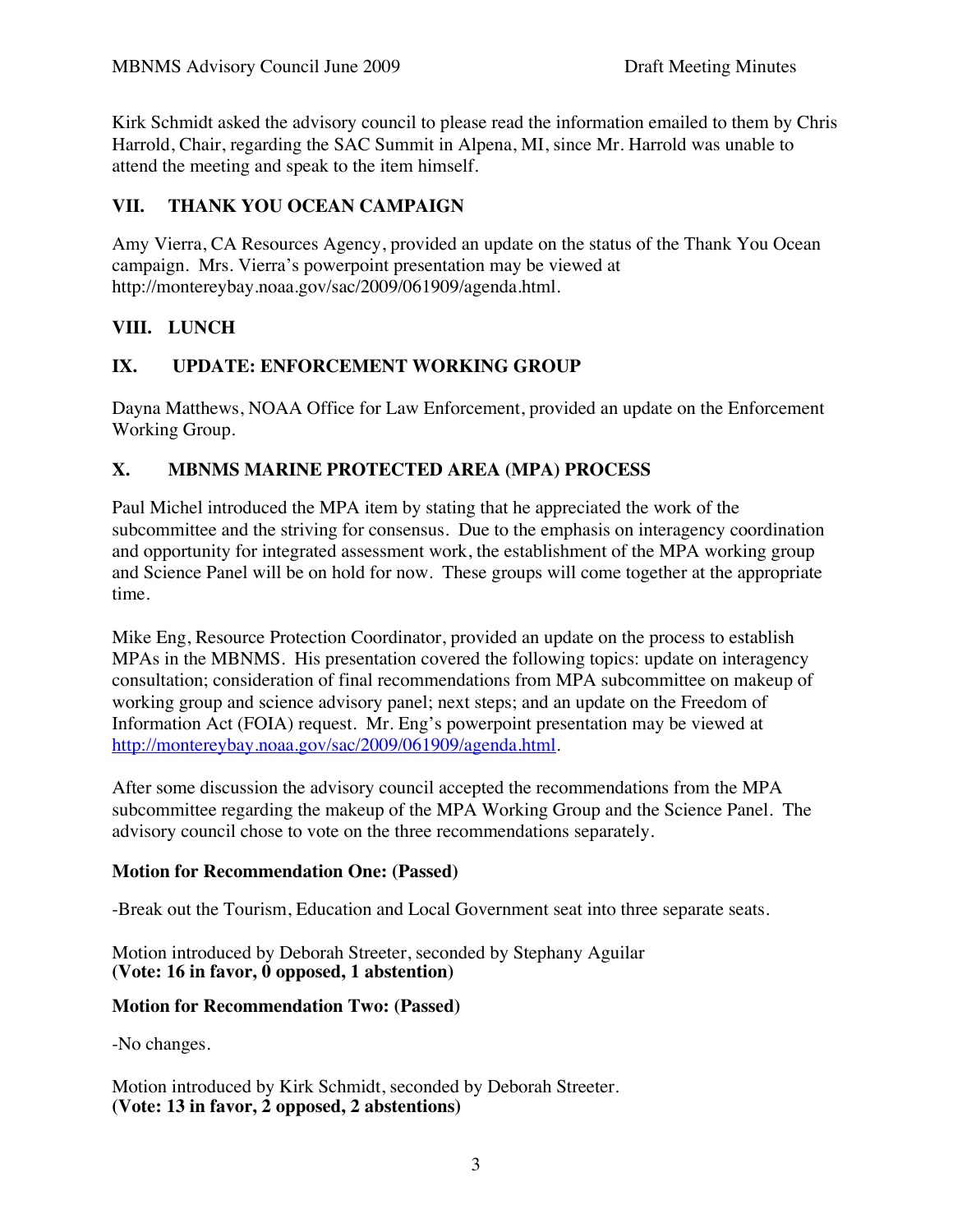### **Motion for Recommendation Three: (Passed)**

-Second bullet – add "during" before "meetings".

-Fourth bullet – add "including gap analysis and socioeconomic consideration" after "guidelines".

Motion introduced by Kathy Fosmark, seconded by Deborah Streeter. **(16 in favor, 0 opposed, 1 abstention)**

#### **XI. INFORMATION PRESENTATION: WATER FOR MONTEREY COUNTY COALITION**

Lyndel Melton, Marina Coast Water District, provided a presentation on the Water for Monterey County Coalition. Mr. Melton's powerpoint presentation may be viewed at http://montereybay.noaa.gov/sac/2009/061909/agenda.hml.

# **XII. MBNMS ADVISORY COUNCIL CHARTER RENEWAL**

Due to a lack of time, the Charter Renewal agenda item was moved to the August 21, 2009 meeting.

# **XIII. MEMBER ANNOUNCEMENTS**

Amy Vierra announced the West Coast Governor's Agreement on Ocean Health just released eight plans and public comment is welcomed. She brought the executive summary of all eight plans if anyone is interested and information is available on the website at http://westcoastoceans.gov/.

Steve Clark, Education alternate, announced the National Marine Educator's Association will be at Asilomar Conference Grounds at the end of June. There will be several presentations by MBNMS staff and a MBNMS booth. Also there are 17 new interpretive signs that have been installed along the central coast regarding the MBNMS. There will be a new postage stamp coming out with photos from Steve Lonhart and Chad King. There will be 50 international students visiting the Monterey area in July and August. Dawn Hayes is coordinating those events. The next meeting of the Sanctuary Education Panel will be July  $16<sup>th</sup>$  at Pt. Lobos. July 18<sup>th</sup> is the next Coastal Discovery Fair at San Simeon State Beach. The Pacific Grove Natural History Museum has an exhibit on marine protected areas, which will move to the Coastal Discovery Center.

Steve Scheiblauer announced he previously talked with Paul Michel about the City of Monterey getting rid of their fireworks barge. The two options for removal are: pay to have it hauled out, or if permits were available, to sink it someplace for recreational dive opportunities. The City Manager asked to explore sinking it first. The City of Monterey has been in contact with the Ships to Reefs organization. They realize this is a MBNMS permit issue. The City of Monterey would like to hand this over to the Ship to Reefs organization. Also, there was mention of community fishing associations during the meeting today. Steve just returned from the Pacific Fishery Management Council meeting and the council made a key vote opening the door on the